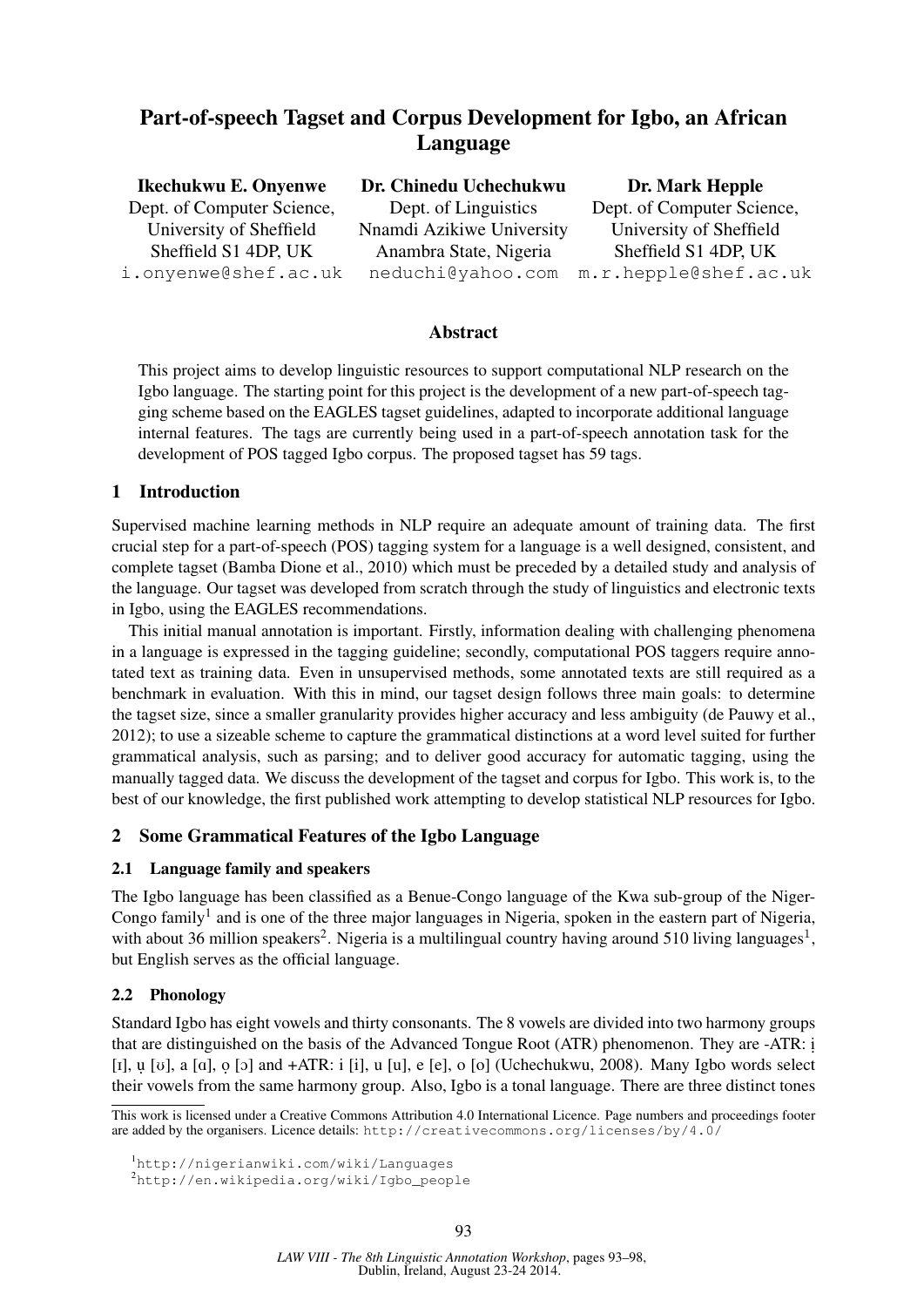recognized in the language viz; High, Low, and Downstep. The tones are represented as *High* [H] =  $[$ ,  $Low$   $[L] = [$   $]$ , *downstep* =  $[$ <sup>-</sup>  $]$  (Emenanjo, 1978; Ikekeonwu, 1999) and are placed above the tone bearing units (TBU) of the language.

There are two tone marking systems, either: all high tones are left unmarked and all low tones and downsteps are marked (Green and Igwe, 1963; Emenanjo, 1978), or only contrastive tones are marked (Welmers and Welmers, 1968; Nwachukwu, 1995). We used the first system to illustrate the importance of tonal feature in the language's lexical or grammatical structure. For example, at the lexical level the word *akwa* without a tone mark can be given the equivalent of 'bed/bridge', 'cry', 'cloth', or 'egg'. But these equivalents can be properly distinguished when tone marked, as follows: akwa "cry", akwà "cloth", àkwà "bed or brigde", àkwa "egg". At the grammatical level, an interrogative sentence can be distinguished from a declarative sentence through a change in tone of the person pronouns from a high tone (e.g.  $Q$  *nà-àbia* "He is coming") to a low tone (e.g.  $\dot{Q}$  *nà-àbia* "Is he coming?"). Also, there are syllabic nasal consonants, which are tone bearing units in the language. The nasal consonants always occur before a consonant. For example: *ndo* 'Sorry' or explicitly tone marked as *ndó*.

#### 2.3 Writing System

The Igbo orthography is based on the Standard Igbo by the Onwu Committee (Onwu Committee, 1961). There are 28 consonants: *b gb ch d f g gh gw h j k kw kp l m n nw ny n p r s sh t v w y z*, and 8 vowels (see phonology section). Nine of the consonants are digraphs: *ch, gb, gh, gw, kp, kw, nw, ny, sh*.

Igbo is an agglutinative language in which its lexical categories undergo affixation, especially the verbs, to form a lexical unit. For example, the word form *erichariri* is a verbal structure with four morphemes: verbal vowel prefix *e-*, verb root *-ri-*, extensional suffix *-cha-*, and a second extensional suffix *-riri*. Its occurrence in the sentence "*Obi must eat up that food*" is *Obi ga-erichariri nri ahu*, that is, *Obi aux-eat.completely.must food DET*. Igbo word order is Subject-Verb-Object (SVO), with a complement to the right of the head.

#### 2.4 Grammatical Classes

Generally, Emenanjo (1978) identified the following broad word classes for Igbo: verbal, nominal, nominal modifier, conjunction, preposition, suffixes, and enclitics. The verbal is made up of verbs, auxiliaries and participles, while the nominal is made up of nouns, numerals, pronouns and interrogatives. Nouns are further classified into five lexical classes, viz; proper, common, qualificative, adverbial and ideophones. However, we identified extra five in the tagset design phase (see the appendix). Nominal modifiers occur in a noun phrase. Its four classes are adjectives, demonstratives, quantifiers and pronominal modifiers. Conjunctions link words or sentences together, while prepositions are found preceding nominals and verbals and cannot be found in isolation. Suffixes and enclitics are the only bound elements in the language. Suffixes are primarily affixed to verbals only, while enclitics are used with both verbals and other word classes. Suffixes are found in verb phrase slots and enclitics can be found in both verb phrase and noun phrase slots. The language does not have a grammatical gender system.

## 3 Language Resources

The development of NLP resources for any language is based on the linguistics resources available for the language. This includes appropriate fonts and text processing software as well as the available electronic texts for the work. The font and software problems of the language have been addressed through the Unicode development (Uchechukwu, 2005; Uchechukwu, 2006). The next is the availability of Igbo texts.

Any effort towards the Igbo corpus development is a non-trivial task. There are basic issues connected with the nature of the language. The first major surprise is that Igbo texts 'by native speakers' written 'for native speakers' vary in forms due to dialectal difference and are usually not tone-marked. Indeed, the tone marking used in the sections above are usually found in academic articles. It would be strange to find an Igbo text (literary work) that is fully tone marked and no effort has been made to undertake a tone marking of existing Igbo texts. Such an effort looks impossible as more Igbo texts are written and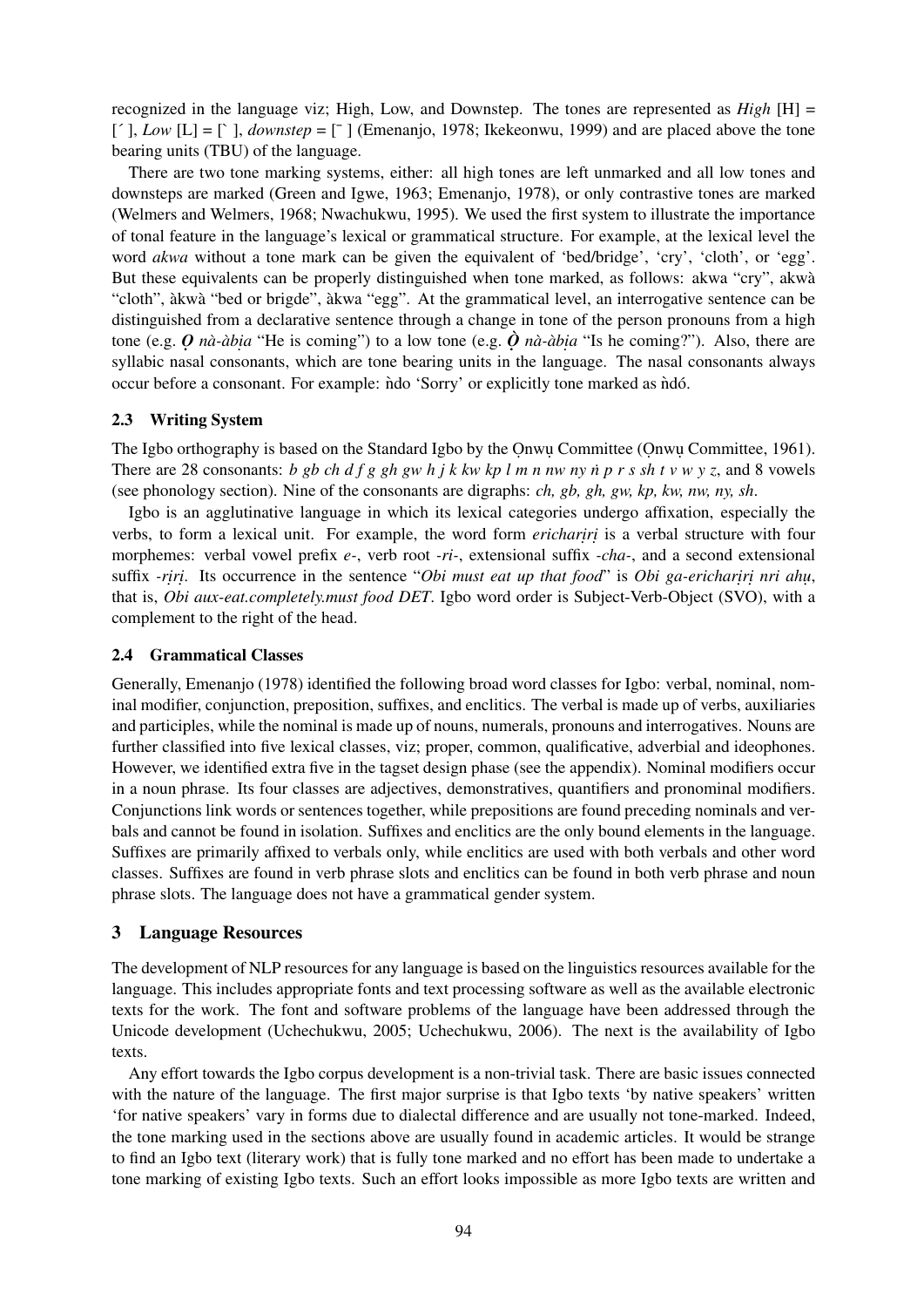published. Such is the situation that confronts any effort to develop an Igbo corpus. Hence, developing NLP resources for the language has to start with the available resources; otherwise, such an endeavour would have to first take a backward step of tone marking all the texts to be added to its corpus and normalizing the dialectal differences. This is a no mean task.

It is for this reason that we chose the New World Translation (NWT) Bible version for Igbo corpus with its English parallel text<sup>3</sup>. The NWT Bible does not adopt a particular tone marking system, neither is there a consistent use of tone marks for all the sentences in the Bible. Instead, there is narrow use of tone marks in specific and restricted circumstances throughout the book. An example is when there is a need to disambiguate a particular word. For instance, *ihe* without tone mark could mean 'thing' or 'light'. These two are always tone marked in the Bible to avoid confusion; hence *ìhè* 'light' and *íhé* 'thing'. The same applies to many other lexical items. Another instance is the placement of a low tone on the person pronouns to indicate the onset of an interrogative sentence, which otherwise would be read as a declarative sentence. This particular example has already been cited as one of the uses of tone mark in the language. Apart from such instances, the sentences in the Bible are not tone marked. As such, one cannot rely on such restricted use of tone marks for any major conclusions on the grammar of the language. With regard to corpus work in general, the Bible has been described as consistent in its orthography, most easily accessible, carefully translated (most translators believe it is the word of God), and well structured (books, chapters, verses), etc. (Resnik et al., 1999; Kanungo and Resnik, 1999; Chew et al., 2006). The NWT Bible is generally written in standard Igbo.

## 4 Tokenization

We outline here the method we used in the tokenization of the text. For the sake of a start-up, we tokenized based on the whitespace. The Igbo language uses whitespace to represent lexical boundaries; we used the following regex:

*Separate characters if the string matches:*

- "ga-" or "n"' or "N"' or "na-" or "Na-" or "ana-" or "ina-"; for example, the following samples *n'elu, na–erughari . , i .na-akwa, ana-egbu* in the Bible will be separated into *n', elu, na–, erughari, ina-, akwa, ana-, egbu* tokens.
- Any non-zero length sequence consisting of a–z, A–Z, 0–9, combining grave accent (` ), combining acute accent (´ ), combining dot below (. ); for example, these words *ìhè, ahú, ájá* in the corpus will be separated as tokens with their diacritics.
- Any single character from: left double-quotation mark ("), right double-quotation mark ("), comma (,), colon (:), semicolon (;), exclamation (!), question (?), dot (.).
- Any single non-whitespace character.

In place of sentence splitting, we use verses since all 66 books of the Bible is written in verse level. Our major aim is to use this Igbo corpus to implement our new tagset, which will capture all the inflected and non-inflected tokens in the corpus. For lack of space, issues with tokenization with respect to morphemes, manual annotation implemetations and platform used will not be discussed in this paper.

## 5 Tagset Design

We adopt the (Leech, 1997) definition of a POS tagset as a set of word categories to be applied to the tokens of a text. We designed our tagset following the standard EAGLES guidelines, diverging where necessary (e.g. EAGLES, which favours European languages, specifies *articles* at the obligatory level, but this category does not apply for Igbo). A crucial question in tagset design is the extent of fine-grained distinctions to encode within the tagset. A too coarsely grained tagset may fail to capture distinctions that would be valuable for subsequent analysis, e.g. syntactic parsing; too fine-grained may make automatic (and manual) POS tagging difficult, resulting in errors that lead to different problems for later processing. In what follows, we introduce a sizeable tagset granularity with the intention of providing a basis for practical POS tagging.

 $3$ Obtained from  $j_{W}$ .org.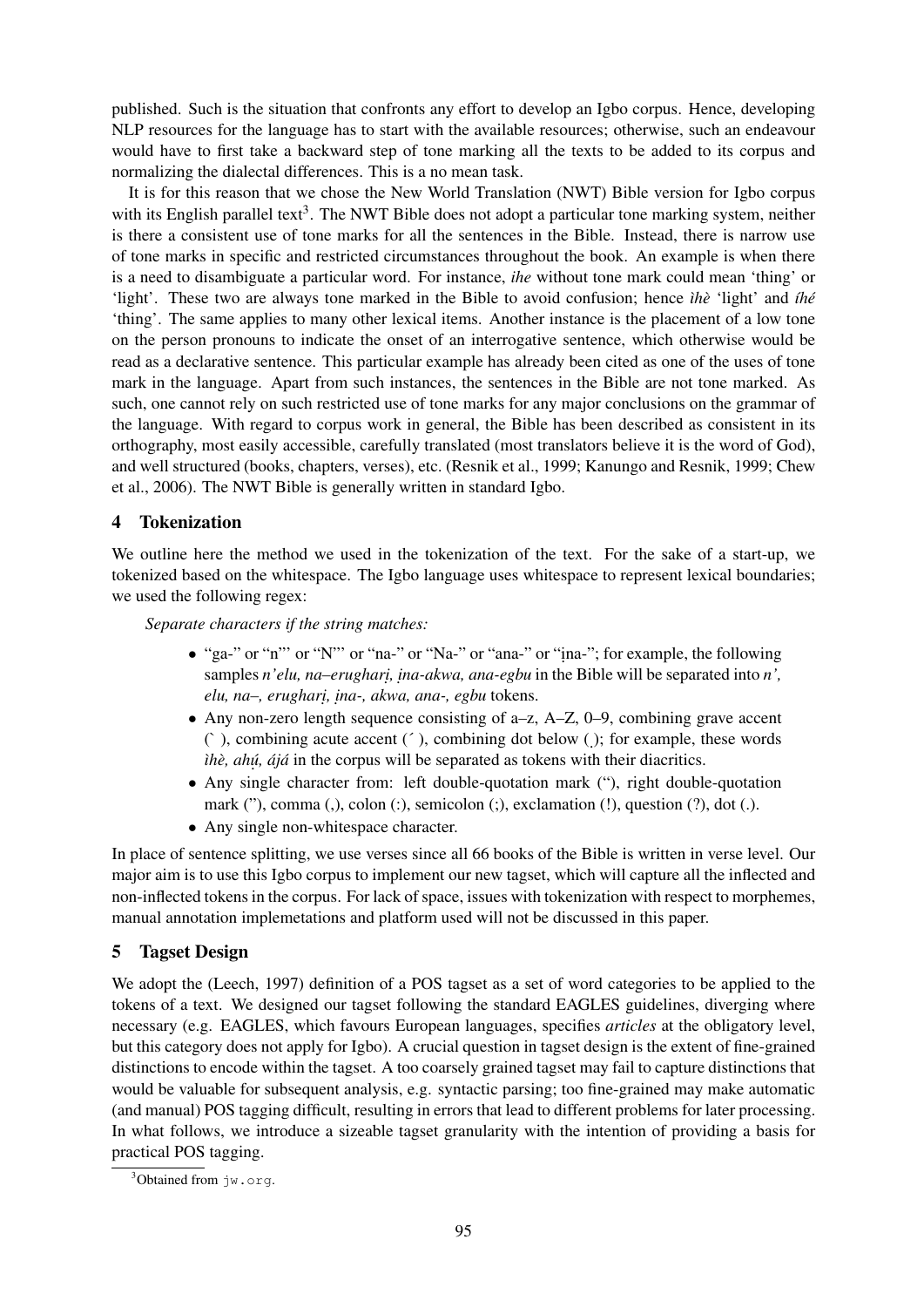| <b>NNM</b> | Number marking nouns       | <b>NNT</b>  | Instrumental nouns       |
|------------|----------------------------|-------------|--------------------------|
| <b>NNO</b> | <b>Qualificative nouns</b> | VrV         | $-rV$ implies suffix     |
| <b>NND</b> | Adverbial nouns            | VCJ         | Conjunctional verbs      |
| <b>NNH</b> | Inherent complement nouns  | $\alpha$ XS | any POS tag with affixes |
| <b>NNA</b> | Agentive nouns             |             |                          |

Table 1: Selected distinctive tags from the tagset scheme

The tagset is intended to strike an appropriate balance for practical purposes regarding granularity, capturing what we believe will be the key lexico-grammatical distinctions of value for subsequent processing, such as parsing. Further subcategorization of the grammatical classes, as described in section 2.4, results in 59 tags which apply to whole tokens (produced by the tokenisation stage described above). An important challenge comes from the complex morphological behaviour of Igbo. Thus, a verb such as *bia*, which we assign the tag VSI (a verb in its simple or base form), can combine with extensional suffixes, such as *ghi* and *kwa*, to produce variants such as *biaghi*, *biakwa* and *biaghikwa*, which exhibit similar grammatical behaviour to the base form. As such, we might have assigned these variants the VSI tag also, but have instead chosen to assign VSI\_XS, which serves to indicate both the core grammatical behaviour and the presence of extensional suffixes. In *abiakwa*, we find the same base form *bia*, plus a verbal vowel prefix *a*, resulting in the verb being a participle, which we assign the tag VPP\_XS. For the benefit of cross-lingual training and other NLP tasks, a smaller tagset that captures only the grammatical distinctions between major classes is required. The present 59 tags can easily be simplified to a coarsegrained tagset of 15 tags, which will principally preserve just the core distinctions between word classes, such as nouns, verb, adjective, etc.

Athough Emenanjo (1978) classified **ideophones** as a form of noun, we have assigned them a separate tag IDEO, as these items can be found performing many grammatical functions. For instance, the **ideophone** *koi*, "to say that someone walks *koi koi*" has no nominal meaning, rather its function here is adverbial. A full enumeration of this scheme is given in the appendix.

#### 5.1 The developement of an POS tagged Igbo Corpus

Here we analyse the manual POS tagging process that is ongoing based on the tagset scheme. The Bible books were allocated randomly to six groups, producing six corpora portions of approximately 45,000 tokens each. Our plan was for each human annotator to tag at least 1000 tokens per day, resulting in complete POS tagging in 45 days. The overall corpus size allocated is 264,795 tokens of the new testament Bible. There are six human annotators, who are students of the Department of Linguistics at Nnamdi Azikiwe University, Awka, supervised by a senior lecturer in the same department; giving an effective total of seven human annotators. Additionally, a common portion of the corpus (38,093 tokens) was given to all the annotators, as a basis for calculating inter-annotator agreement.

## 6 Conclusions

We have outlined our current progress in the development of a POS tagging scheme for Igbo from scratch. Our project aims to build linguistic computational resources to support research in natural language processing (NLP) for Igbo. It is important to note that these tags are applicable on unmarked, not fully marked, and fully tone marked Igbo texts, since the fully tone marked tokens play the same grammatical roles as in the none tone marked texts, written by native speakers for fellow native speakers.

Our method of tagset design could be used for other African or under-resourced languages. African languages are morphologically rich, and of around 2000 languages in the continent, only a small number have featured in NLP research.

## Acknowledgements

We acknowledge the support of Tertiary Education Trust Fund (TETFund) in Nigeria, and would like to thank Mark Tice for his useful comments and help in preparing this paper.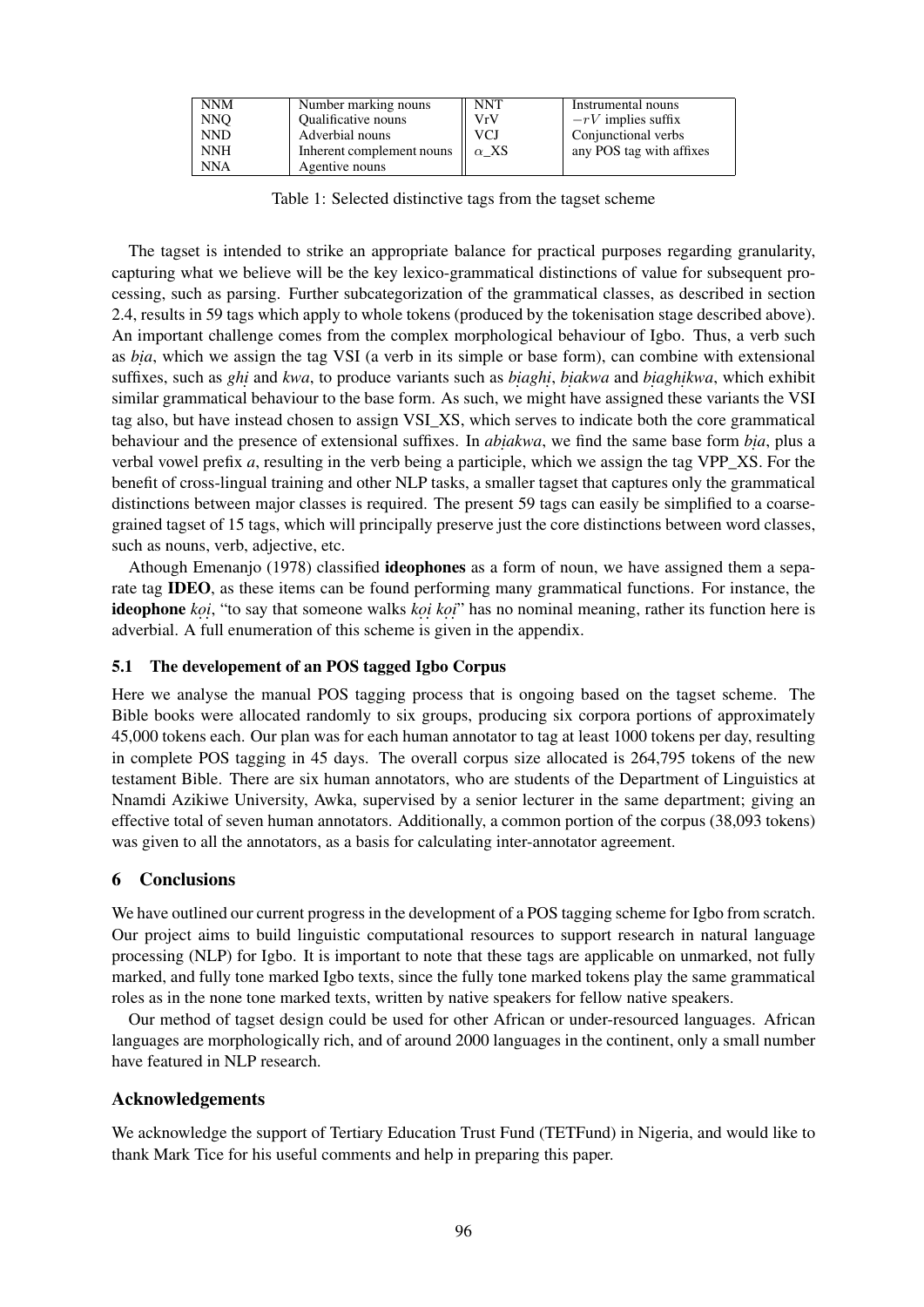#### References

- Cheikh M. Bamba Dione, Jonas Kuhn, and Sina Zarrieß. 2010. Design and Development of Part-of-Speech-Tagging Resources for Wolof (Niger-Congo, spoken in Senegal). In *Proceedings of the Seventh International Conference on Language Resources and Evaluation (LREC'10)*. ELRA).
- Peter A. Chew, Steve J. Verzi, Travis L. Bauer, and Jonathan T. McClain. 2006. Evaluation of the Bible as a Resource for Cross-Language Information Retrieval. In *Proceedings of the Workshop on Multilingual Language Resources and Interoperability*. Association for Computational Linguistics.
- E. Nolue Emenanjo. 1978. *Elements of Modern Igbo Grammar: A Descriptive Approach*. Ibadan Ox. Uni. Press.
- Margaret M. Green and G. Egemba Igwe. 1963. *A descriptive grammar of Igbo*. London: Oxford University Press and Berlin: Akademie-Verlag.
- Clara Ikekeonwu. 1999. *"Igbo", Handbook of the International Phonetic Association*. C. U. Press.
- Tapas Kanungo and Philip Resnik. 1999. The Bible, Truth, and Multilingual OCR Evaluation. In *Proceedings of SPIE Conf. on Document Recognition and Retrieval*, pages 86–96.
- Geoffrey Leech. 1997. *Introducing Corpus Annotation*. Longman, London.
- P. Akujuoobi Nwachukwu. 1995. Tone in Igbo Syntax. Technical report, Nsukka: Igbo Language Association.
- Guy de Pauwy, Gilles-Maurice de Schryverz, and Janneke van de Loo. 2012. Resource-Light Bantu Part-of-Speech Tagging. In *Proceedings of the Workshop on Language Technology for Normalisation of Less-Resourced Languages*, pages 85–92.
- Philip Resnik, Mari Broman Olsen, and Mona Diab. 1999. The Bible as a Parallel Corpus: Annotating the 'Book of 2000 Tongues'. *Computers and the Humanities*, 33.
- Chinedu Uchechukwu. 2005. The Representation of Igbo with the Appropriate Keyboard. In Clara Ikekeonwu and Inno Nwadike, editors, *Igbo Lang. Dev.: The Metalanguage Perspective*, pages 26–38. CIDJAP Enugu.
- Chinedu Uchechukwu. 2006. Igbo Language and Computer Linguistics: Problems and Prospects. In *Proceedings of the Lesser Used Languages and Computer Linguistics Conference*. European Academy (EURAC).
- Chinedu Uchechukwu. 2008. African Language Data Processing: The Example of the Igbo Language. In *10th International pragmatics conference, Data processing in African languages*.

Beatrice F. Welmers and William E. Welmers. 1968. Igbo: A Learner's Manual. Published by authors.

Onwu Committee. 1961. The Official Igbo Orthography.

## A A Tagset Design for the Igbo Language

| <b>Noun Class</b>                                                                                                     |                                                                                                                                                                                                                                      |  |  |  |  |
|-----------------------------------------------------------------------------------------------------------------------|--------------------------------------------------------------------------------------------------------------------------------------------------------------------------------------------------------------------------------------|--|--|--|--|
| Tag                                                                                                                   | Description/Example                                                                                                                                                                                                                  |  |  |  |  |
| <b>NNP</b>                                                                                                            | Noun Proper. Chineke 'God', Onyeka, Okonkwo, Osita.                                                                                                                                                                                  |  |  |  |  |
| NNC                                                                                                                   | Noun Common. Oku 'fire', uwa 'earth', osisi 'tree, stick', ala 'ground', eluigwe 'sky, heaven'                                                                                                                                       |  |  |  |  |
| <b>NNM</b>                                                                                                            | <b>Number Marking Noun.</b> Ndi 'people', nwa 'child', umu 'children'. ndi is classified as a common noun with<br>an attached phrase of "thing/person associated with" (Emenanjo, 1978). <i>ndi</i> preceding a noun marks plurality |  |  |  |  |
|                                                                                                                       | of that noun, <i>nwa</i> marks it singular (e.g. <i>nwa agbogho</i> 'a maiden'), and <i>umu</i> also indicate plurality (e.g. <i>umu</i><br><i>agbogho</i> 'maidens').                                                               |  |  |  |  |
| <b>NNO</b>                                                                                                            | <b>Qualificative noun.</b> Nouns that are inherently semantically descriptive. E.g. <i>ogologo</i> [height, long, tall]                                                                                                              |  |  |  |  |
| <b>NND</b>                                                                                                            | <b>Adverbial noun.</b> This lexical class function to modify verbals, e.g. O ji <b>nwayoo</b> eri nri ya                                                                                                                             |  |  |  |  |
| <b>NNH</b>                                                                                                            | <b>Inherent Complement.</b> Igbo verb has a [verb + NP/PP] structure. NP/PP are the verb complement. They                                                                                                                            |  |  |  |  |
|                                                                                                                       | cooccur with the verb, at times quite distant from the verb, e.g. (1) igu egwu 'to sing', (2) it ighat 'to drum', (3)                                                                                                                |  |  |  |  |
|                                                                                                                       | <i>igwu ji</i> 'harvest yam'.                                                                                                                                                                                                        |  |  |  |  |
| <b>NNA</b>                                                                                                            | <b>Agentive Noun.</b> Nouns are formed through verbs nominalization. Compare (1) with <i>ogo egwu</i> 'singer' and (2)                                                                                                               |  |  |  |  |
|                                                                                                                       | with <i>oti igba</i> 'drummer'. For links <i>NNAV NNAC</i> .                                                                                                                                                                         |  |  |  |  |
| <b>NNT</b>                                                                                                            | <b>Instrumental Noun.</b> Refer to instruments and are formed via nominalization. Compare $(3)$ with <i>ngwu ji</i>                                                                                                                  |  |  |  |  |
|                                                                                                                       | 'digger'. For links <i>NNTV NNTC</i> .                                                                                                                                                                                               |  |  |  |  |
| <b>NOTE:</b> We introduced link indicators in NNA and NNT, V and C, Where V and C stand for verbal and Complementary  |                                                                                                                                                                                                                                      |  |  |  |  |
| respectively. So, NNAV indicates derivation from the verbal component of the inherent complement verb and NNAC is the |                                                                                                                                                                                                                                      |  |  |  |  |
| inherent complement of the whole verbal complex. E.g., ogu/NNAV egwu/NNAC. Also, NNTV and NNTC, where NNTV            |                                                                                                                                                                                                                                      |  |  |  |  |
| is derived from the verbal component of the inherent complement verb and NNTC is the inherent complement of the whole |                                                                                                                                                                                                                                      |  |  |  |  |
| verbal complex. E.g., ngwu/NNTV ji/NNTC                                                                               |                                                                                                                                                                                                                                      |  |  |  |  |